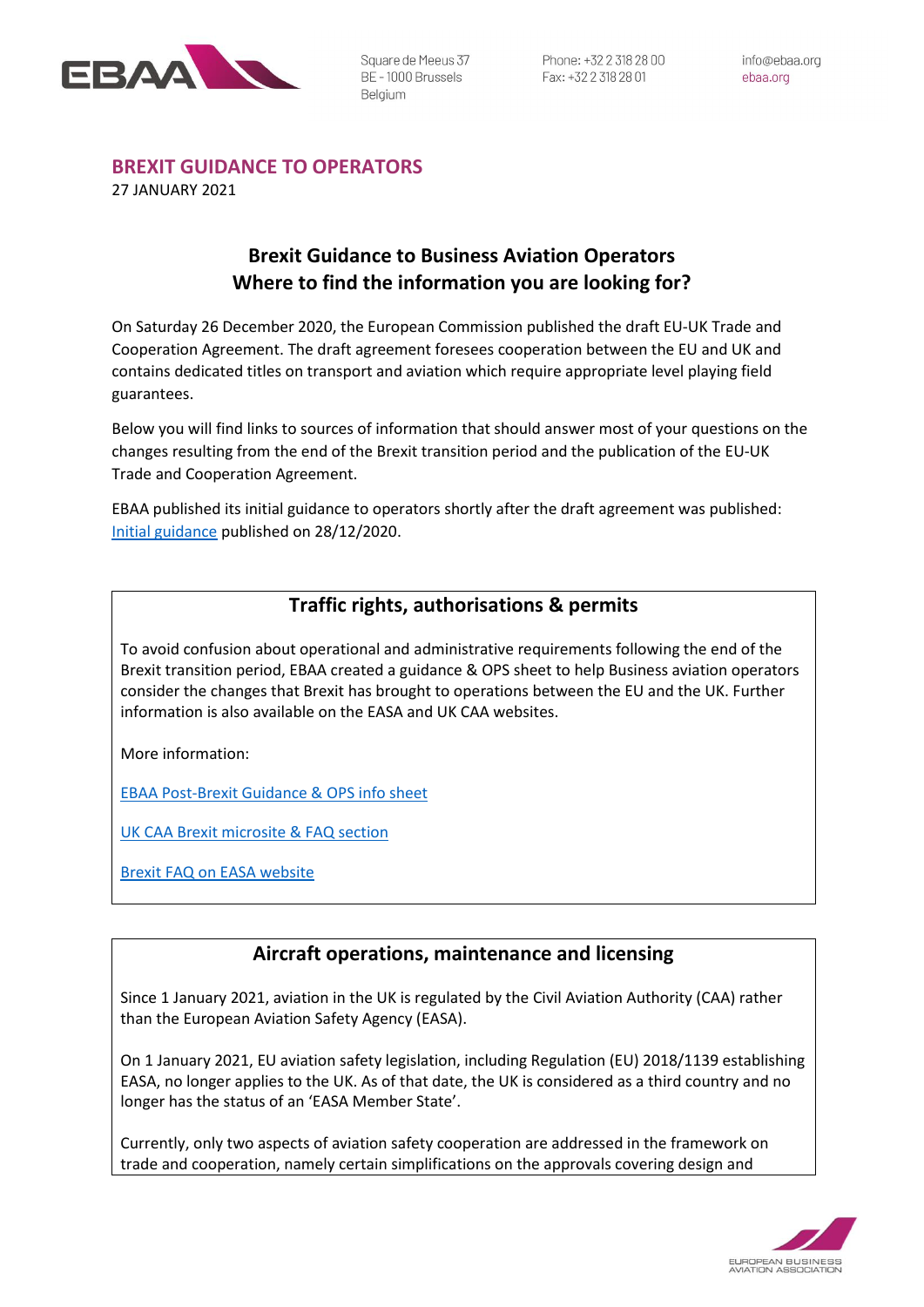

manufacture of aeronautical products. As a Third Country, the UK can sign Bilateral Aviation Safety Agreements (BASA), Memorandums of Understanding (MoU) or Working Arrangements (WA) with the EU27 or individual countries.

Both EASA and UK CAA have established websites with information and FAQ covering the most frequent operational consequences, such as licensing, TCO, maintenance and airworthiness, aircraft operations etc.

More information :

[UK CAA Brexit microsite & FAQ section](https://info.caa.co.uk/uk-eu-transition/)

[Brexit FAQ on EASA website](https://www.easa.europa.eu/the-agency/faqs/brexit)

#### **Taxation**

Since 1 January 2021, there are two separate VAT and Customs territories, the UK and EU27. The free movement of goods, service, people and capital previously enjoyed is a thing of the past. A hard border is in place between the UK and the EU. The new UK VAT and Customs territories will include the IOM, but not the Channel Islands.

More information :

[Import, export and customs for businesses: detailed information on the UK Government website](https://www.gov.uk/topic/business-tax/import-export)

[FAQ Section on European Commission's website](https://ec.europa.eu/taxation_customs/uk_withdrawal_en)

VAT and taxation generally require advice based on your specific situation and the EBAA cannot comment on this. Please contact a tax advisor or legal counsel that is aware of your specific situation. The below EBAA Members might be able to advise you on taxation:

| <b>Name</b>                         | Website                          |
|-------------------------------------|----------------------------------|
| AARPI GIDE LOYRETTE NOUEL           | http://www.gide.com              |
| ACUMUM - LEGAL & ADVISORY           | https://www.acumum.com/          |
| ARKTIS BENTZEN ADVOKATFIRMA AS      | http://www.arktislaw.no          |
| <b>ARNECKE SIBETH</b>               | http://www.arneckesibeth.com     |
| <b>BIZAV SERVICES LTD.</b>          | https://bizav.eu/                |
| BLUM AND GROB ATTORNEYS AT LAW LTD. | http://www.blumgrob.ch           |
| <b>BRJ AVOCATS ASSOCIES</b>         | http://www.brjavocats.com        |
| <b>CAMILLERI PREZIOSI</b>           | http://www.camilleripreziosi.com |
| CAMPOMORI - AVIATION & LAW          | http://www.campomori.com         |
| <b>CLYDE &amp; COLLP</b>            | http://www.clydeco.com           |
| <b>DCL AVOCATS</b>                  | http://www.dclavocats.com        |
| <b>DELOITTE TAX</b>                 | http://www.deloitte.at           |
| ERMINI AG                           | http://www.ermini-law.ch         |
| <b>GVZH ADVOCATES</b>               | http://www.gvzh.com.mt           |
| HOLLAND AND KNIGHT (UK) LLP         | http://www.hklaw.com             |

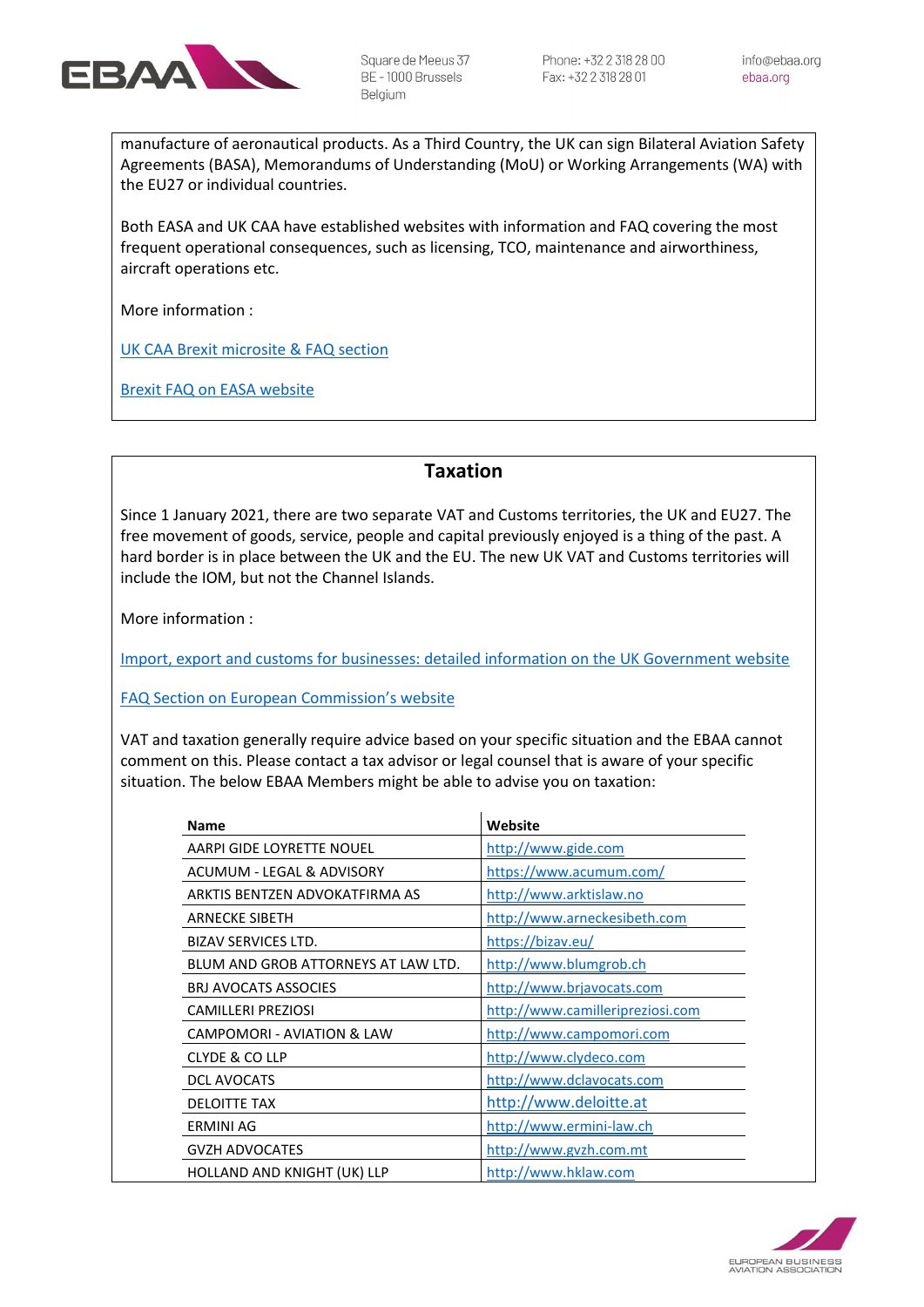

info@ebaa.org ebaa.org

| HOLMAN FENWICK WILLAN LLP (HFW)     | http://www.hfw.com                |
|-------------------------------------|-----------------------------------|
| <b>HSP SCHAEFER</b>                 | http://www.hsp-law.de             |
| ICM AVIATION LTD.                   | http://www.i.im                   |
| <b>IRIS THAUMAS LTD</b>             | http://Www.iristhaumas.com        |
| <b>KADRANT</b>                      | http://www.kadrantlaw.com/        |
| KELLERHALS CARRARD LAUSANNE/SION SA | http://www.kellerhals-carrard.ch  |
| <b>KENNEDYS</b>                     | http://www.kennedys-law.com       |
| <b>MARTYN FIDDLER AVIATION</b>      | https://www.martynfiddler.aero/#  |
| <b>MEYER AVOCATS</b>                | http://www.meyer-avocats.ch       |
| MEYERLUSTENBERGER LACHENAL          | http://www.mll-legal.com          |
| <b>OBERSON ABELS SA</b>             | http://www.obersonabels.com       |
| <b>ODI-SE AVOCATS</b>               | http://www.odise.com              |
| <b>OGIER</b>                        | http://www.ogier.com              |
| <b>OPMAS GROUP APS</b>              | http://www.opmas.dk               |
| <b>RENZ AND PARTNERS</b>            | http://www.renz-partners.ch       |
| SCHELLENBERG WITTMER LTD.           | http://www.swlegal.ch             |
| <b>SELENE AVOCATS</b>               | http://www.selene-avocats.fr      |
| <b>STUDIO PIERALLINI</b>            | http://www.studiopierallini.it    |
| <b>TAX MARINE SPAIN</b>             | http://www.taxmarine.com/         |
| THE AIR LAW FIRM LLP                | http://www.theairlawfirm.com      |
| <b>VATAMERICA</b>                   | http://www.vatamerica.com         |
| <b>WEISENHEIMER LEGAL</b>           | http://www.weisenheimer.law       |
| <b>WHITESTONE CHAMBERS</b>          | http://www.whitestonechambers.com |

#### **Going forward**

EBAA is constantly monitoring Brexit developments and is in touch with the respective national and EU authorities. Members who have questions can get in contact with our [EU Affairs department](mailto:dgrivet@ebaa.org) or can contact their national authority directly. EBAA will continue to provide updates as appropriate and provide further analysis on the agreement to better understand the implications of the new relationship between the EU and the UK.

Should you run into operational issues that are not addressed in this document please [contact us.](mailto:membership@ebaa.org)

**Disclaimer:** This guidance doesn't aim at being exhaustive considering the variety of potential situations, if you have any doubts about how to handle the end of the transition period, we advise you to contact your national authorities and/or legal counsels as soon as possible.

#### **About EBAA**

The European Business Aviation Association (EBAA) is the leading organisation for operators of business aircraft in Europe. Our mission is to enable responsible, sustainable growth for business aviation, enhance connectivity and create opportunities. EBAA works to improve safety standards and share knowledge, to further positive regulation and to ease all aspects of closely tailored, flexible, point to point air transportation for individuals, governments, businesses and local communities in the most time-efficient way possible. Founded in 1977 and based in Brussels, EBAA represents +700 members companies, corporate operators, commercial operators, manufacturers, airports, fixed-based operators, and more, with a total fleet of +1,000 aircraft.